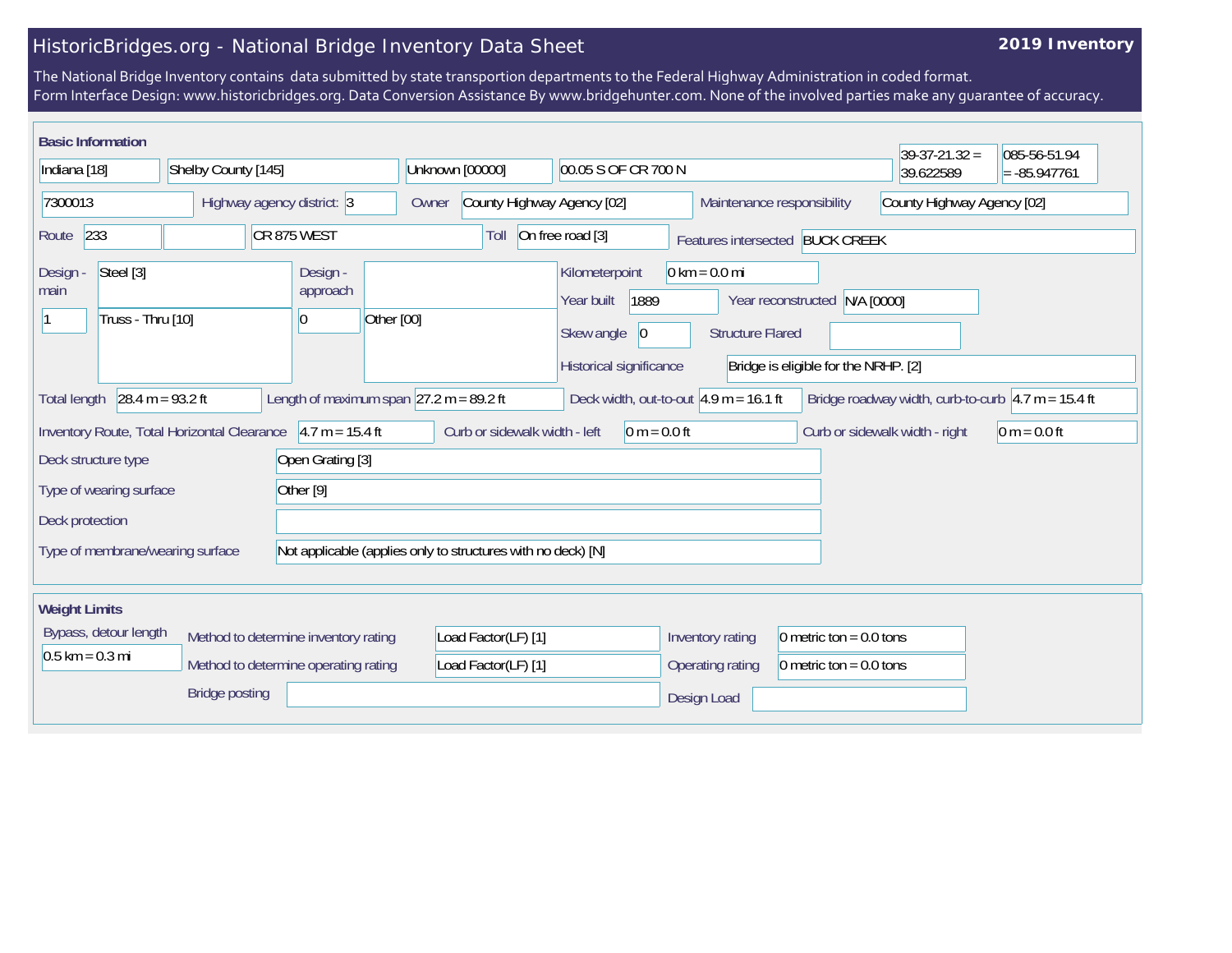| <b>Functional Details</b>                                                                                |                                                 |                                                                                         |                                                       |                    |
|----------------------------------------------------------------------------------------------------------|-------------------------------------------------|-----------------------------------------------------------------------------------------|-------------------------------------------------------|--------------------|
| Average daily truck traffi 5<br>Average Daily Traffic<br>$\vert 0 \vert$                                 | Year 2013<br>%                                  | 800<br>Future average daily traffic                                                     | 2033<br>Year                                          |                    |
| Road classification<br>Local (Rural) [09]                                                                | Lanes on structure  1                           |                                                                                         | Approach roadway width                                | $5.5 m = 18.0 ft$  |
| Type of service on bridge Highway [1]                                                                    |                                                 | Direction of traffic One lane bridge for 2 - way traffic [3]                            | Bridge median                                         |                    |
| No parallel structure exists. [N]<br>Parallel structure designation                                      |                                                 |                                                                                         |                                                       |                    |
| Type of service under bridge<br>Waterway [5]                                                             | Lanes under structure<br>$\vert$ 0              | Navigation control                                                                      |                                                       |                    |
| $0 = N/A$<br>Navigation vertical clearanc                                                                |                                                 | Navigation horizontal clearance $ 0 = N/A $                                             |                                                       |                    |
| Minimum navigation vertical clearance, vertical lift bridge                                              |                                                 | Minimum vertical clearance over bridge roadway                                          |                                                       | $4.37 m = 14.3 ft$ |
| Minimum lateral underclearance reference feature Feature not a highway or railroad [N]                   |                                                 |                                                                                         |                                                       |                    |
| Minimum lateral underclearance on right $0 = N/A$                                                        |                                                 | Minimum lateral underclearance on left $0 = N/A$                                        |                                                       |                    |
| Minimum Vertical Underclearance $ 0 = N/A $                                                              |                                                 | Minimum vertical underclearance reference feature Feature not a highway or railroad [N] |                                                       |                    |
| Appraisal ratings - underclearances N/A [N]                                                              |                                                 |                                                                                         |                                                       |                    |
|                                                                                                          |                                                 |                                                                                         |                                                       |                    |
| <b>Repair and Replacement Plans</b>                                                                      |                                                 |                                                                                         |                                                       |                    |
| Type of work to be performed                                                                             | Work to be done by contract [1]<br>Work done by |                                                                                         |                                                       |                    |
| Replacement of bridge or other structure because of<br>substandard load carrying capacity or substantial | Bridge improvement cost<br>1000000              | Roadway improvement cost                                                                | 880000                                                |                    |
| bridge roadway geometry. [31]                                                                            | Length of structure improvement                 | $36.6 \text{ m} = 120.1 \text{ ft}$                                                     | Total project cost<br>1880000                         |                    |
|                                                                                                          | Year of improvement cost estimate               | 2016                                                                                    |                                                       |                    |
|                                                                                                          | Border bridge - state                           |                                                                                         | Border bridge - percent responsibility of other state |                    |
|                                                                                                          | Border bridge - structure number                |                                                                                         |                                                       |                    |